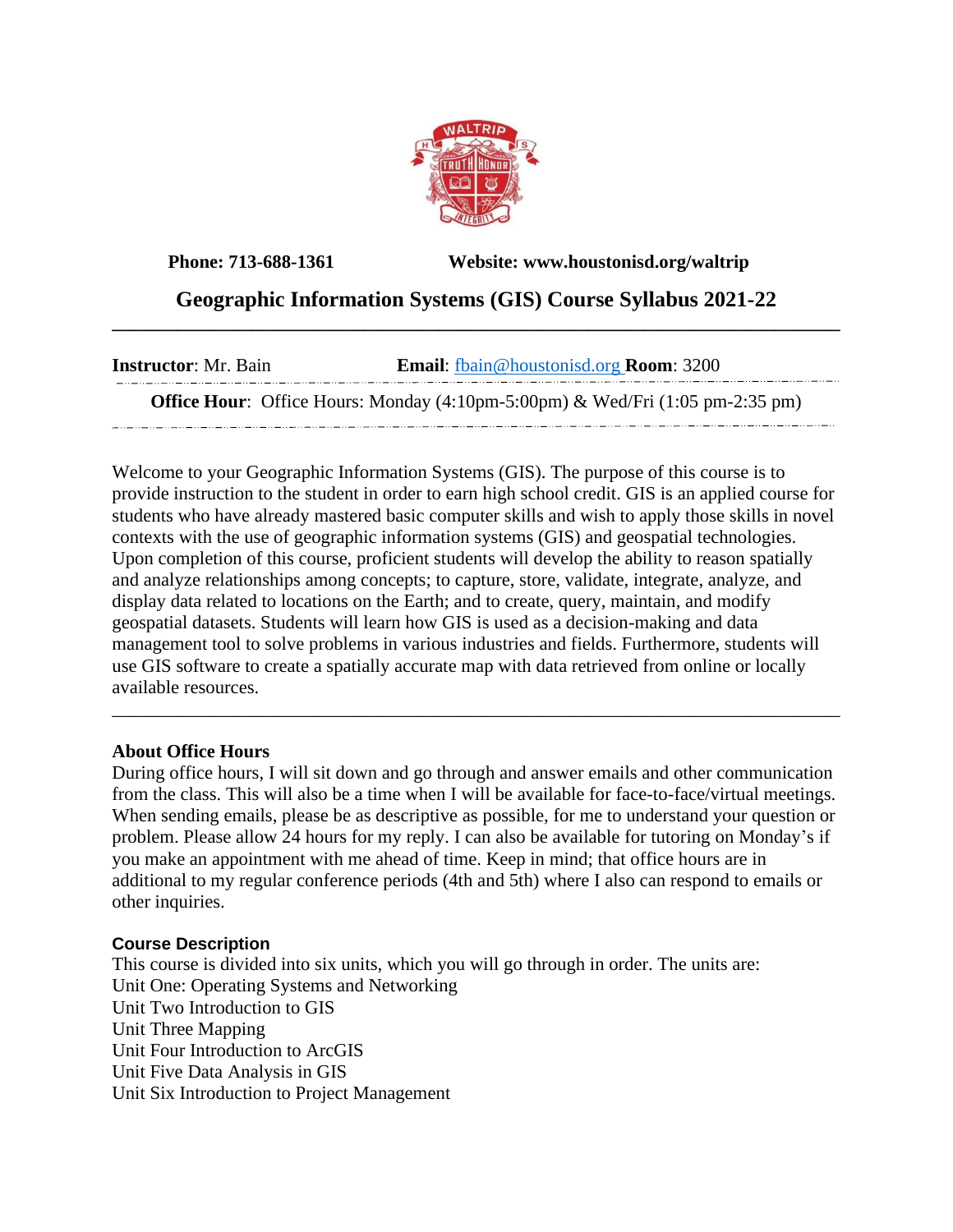### **Course Objectives**

Upon completion of this course, you will be able to

- 1. Demonstrate use of GIS to:
	- a. Identify problems
	- b. Monitor change
	- c. Manage and respond to events
	- d. Perform forecasting
	- e. Set priorities
	- f. Understand trends
- 2. Use GIS software to create maps and to perform analyses.
- 3. Manage a GIS project

## **Class Policies**

#### **• Attendance Requirements**

You are expected to do the following to meet attendance requirements during the online experience:

- Attend class.
- Login to the HUB, daily for announcements and to check the course assignments.
- Actively work in the HUB [daily] by completing and submitting all assignments by the deadline.

#### **• Assignments**

All assignments are due by the due date. I will post assignments with dates due in the HUB and discuss assignment specifics during our live classes. I will also send out reminders via Remind. Assignments will be considered late if not submitted to me in the designated time period. Ten points will be deducted for each day an assignment is late. Assignments more than three days late, will not be accepted, and will receive a zero

#### • **Missed Classes**

You (the student) are responsible for obtaining material distributed and for making up work done in class when you are absent. You must make prior arrangements with me if you need to make up a test or quiz or if you need extra help. You may discuss making up assignments during asynchronous class time. The Best Practice is to discuss during class, but you may also send me an email request.

#### • **Academic Dishonesty:**

Plagiarism and cheating are serious violations of school policy and will not be tolerated. Cheating on a test or assignment will result in grade of a zero and can lead to failure of the class.

#### • **Course Rules, Expectations, and Standards**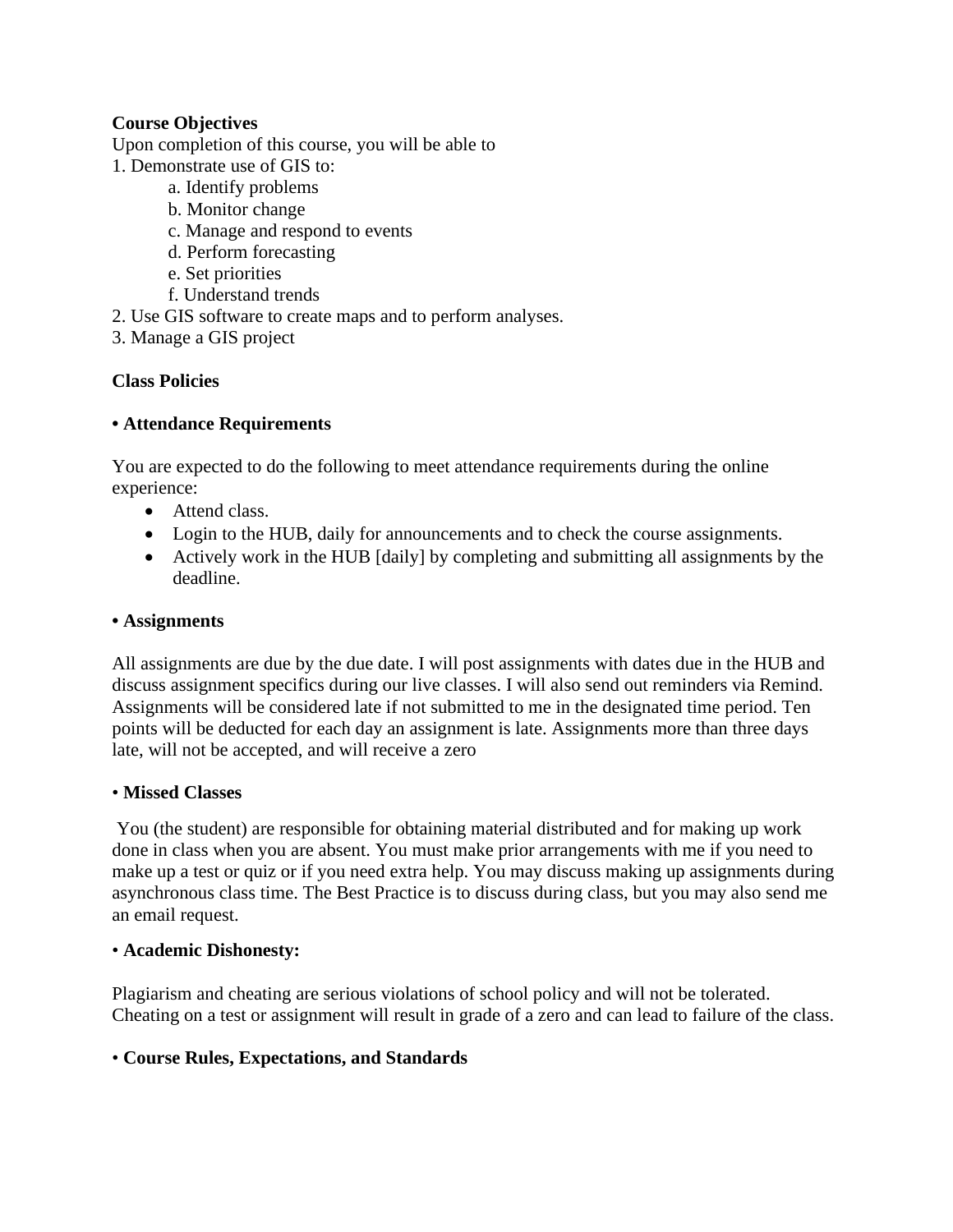I will expect you to participate in all discussions when directed to do so. Be respectful and courteous to all students involved in the discussions. Foul or abusive language will **NOT BE TOLERATED!** 

### **Grading Procedures**

Each item submitted will be graded as acceptable or unacceptable. Unacceptable assignments and those that need improvement will be returned with suggestions and must be redone by the deadline. Acceptable assignments will be graded.

Your grade in this course will be calculated by the following:

- Classwork (Daily Assignments, Homework, Minor Checkpoints) 50%
- Daily (Work Ethics, Hub Activities, Participation) 20%
- Major (Major Assessments) 30%

# **Textbook and Supporting Materials**

• There is no state adopted textbook for this class. We will use a variety of Web resources during this class. Much of the Web lessons are provided by Esri.com on their cloud-based ArcGIS platform. Printed texts are provided by Digital Quest. You will link to the lessons by accessing the lesson and resource links in your course. I will make assignments available a few days prior to the week assigned so that you may work ahead if you like.

• Needed Supplies and Materials: One (1) – 5 Subject Spiral Notebook and Blue or Black ballpoint pens for taking notes.

#### **Classroom Management**

School policies will be enforced. In addition, students will be expected to:

1. PRACTICE GOOD MANNERS AT ALL TIME. Respect yourself, your classmates, and teacher. Absolutely, no talking or getting up while the teacher is talking, or the class is engaged in whole-group instruction or activities.

2. BE ON TIME. Students should be in the classroom and in their seats when tardy bell rings. 3. BE IN PROPER DRESSCODE. You are required to have your pants pulled up, ID on, and in appropriate approved attire before you enter the classroom. Please check yourself before crossing the threshold.

4. BE PREPARED FOR CLASS. Please bring all materials and supplies to class every day.

5. BEGIN WORK IMMEDIATELY. Upon entering the class, each student is expected to look at his/her Weekly Assignment Sheet and/or board; then proceed with preparations for the day's work. For example, take out binder, pen, flash drive, and other materials as needed.

6. KEEP YOUR WORK AREA NEAT AND CLEAN. Your workspace must be free of clutter and hazards. Place backpacks, purses, and other items not needed for this class in the assigned storage area.

7. TURN IN WORK ON TIME. Due dates on assignments will be followed strictly.

8. USE ASSIGNED COMPUTER. Under no circumstances can the student move to another computer without permission from the teacher.

9. LISTEN CLOSELY AND FOLLOW DIRECTIONS.

10. CLEAN AROUND WORKSTATION AND RETURN ALL MATERIALS ABOUT FIVE MINUTES BEFORE END OF CLASS.